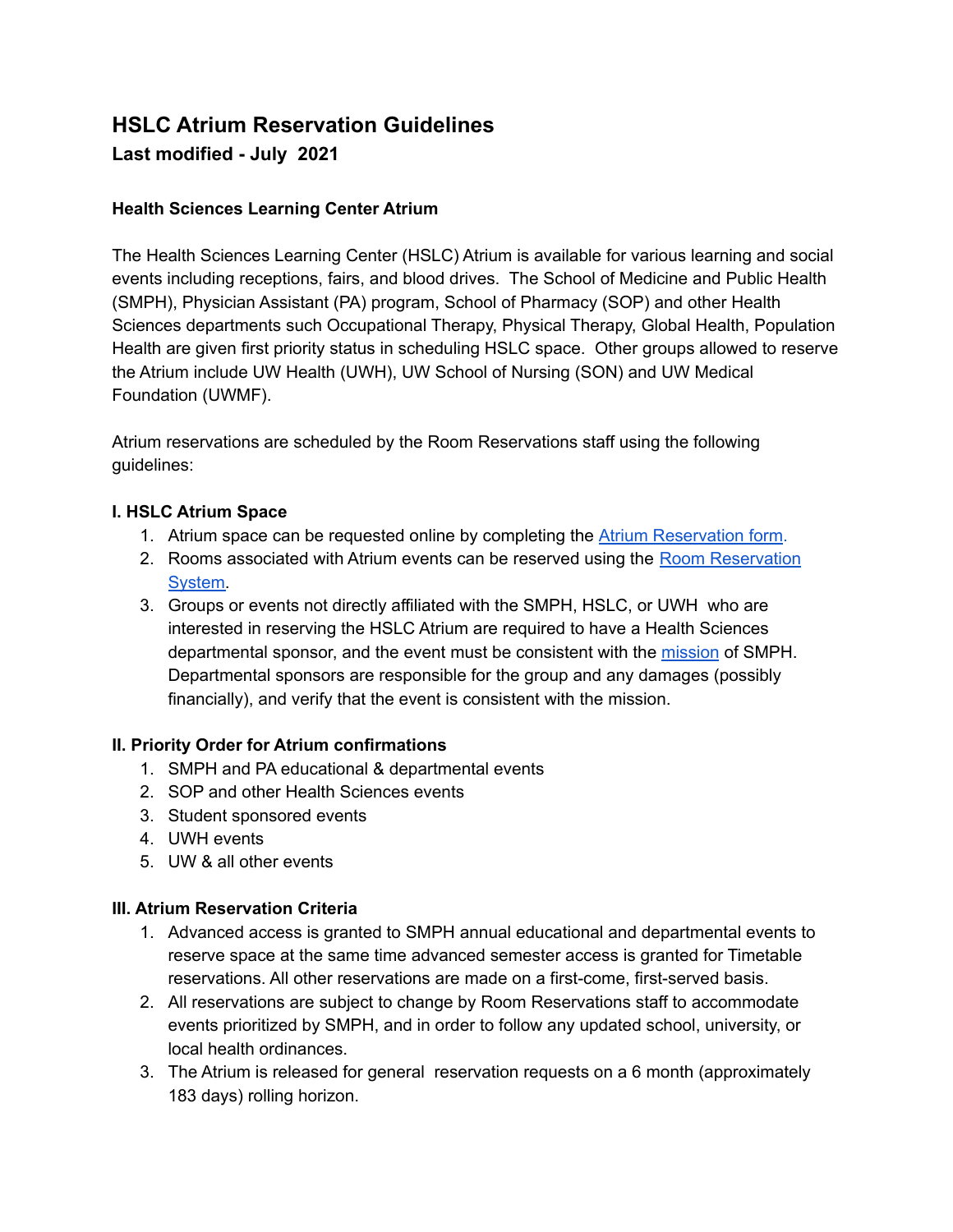# **IV. Space Utilization and Management**

- 1. Room Reservations staff are responsible for receiving Atrium requests, guideline review to determine approval or denial, and coordinating the reservation schedule.
- 2. There are a limited number of tables, chairs, poster display boards, announcement signs and other items available for Atrium use. These items should be reserved online through an active user account within the room reservation system. It is the responsibility of the user to pick up, set up, and return reserved items to Classroom & AV Services (CAVS) located at 1240 HSLC.
- 3. Atrium furniture may be moved to accommodate Atrium events. After the event, it is the responsibility of the user to move the furniture back to the appropriate set up. A map of where furniture may be relocated during events and the proper set-up after events are sent with the Atrium confirmation. Staff are available to answer questions or provide training on reserved equipment by contacting the CAVS Support Desk in 1240 HSLC, 261-1934 or [classroom@hslc.wisc.edu.](mailto:classroom@hslc.wisc.edu)
	- a. Existing Atrium furniture, including all existing tables and chairs cannot be reserved for events. These items are intended to be available for all Atrium users.
- 4. It is the responsibility of the user or group hosting to move furniture and set-up their own events. Users may not drag the tables, chairs, or other furniture across the floor. There are chair and table dollies available for moving furniture that can be requested from CAVS, or the SMPH Facilities Group. Neither CAVS nor the Facilities Group have staff available to assist with the set-up or tear-down of events.
- 5. Requests for additional Environmental Services support and/or if additional tables and chairs are required, especially on weekends, **Physical Plant Campus [Services](https://physicalplant.wisc.edu/)** can provide these items for a fee. If using Physical Plant services for setup, someone will need to be onsite to assist Physical Plant in coordinating the layout.
- 6. Space for one to two tables along the wall outside a reserved lecture hall should be requested within the "Additional Information" section when submitting the lecture hall request through the EMS Room [Reservation](https://smph.ems.wisc.edu/) System. An additional Atrium request is only necessary if reserving the larger main Atrium space.
- 7. The Atrium is available for events on evenings and weekends. Requests for gaining access by card access and unlocking doors can be arranged by contacting the HSLC Facility Manager, Doug Pollard ([drpollard@wisc.edu](mailto:drpollard@wisc.edu) 608-265-0858).
- 8. Signage for events may be displayed using announcement signs and easels. Taping or adhering items to doors or walls is prohibited. Balloons are not allowed in the HSLC for any type of events.
- 9. All groups and events are expected to review and follow the HSLC [Vendor](https://www.med.wisc.edu/our-campus/hslc/vendor-policy/) Policy.
- 10. The HSLC Facilities Group reserves the right to charge event hosts, or sponsors for damages and costs related to an event including cleaning and returning the Atrium to its proper configuration.